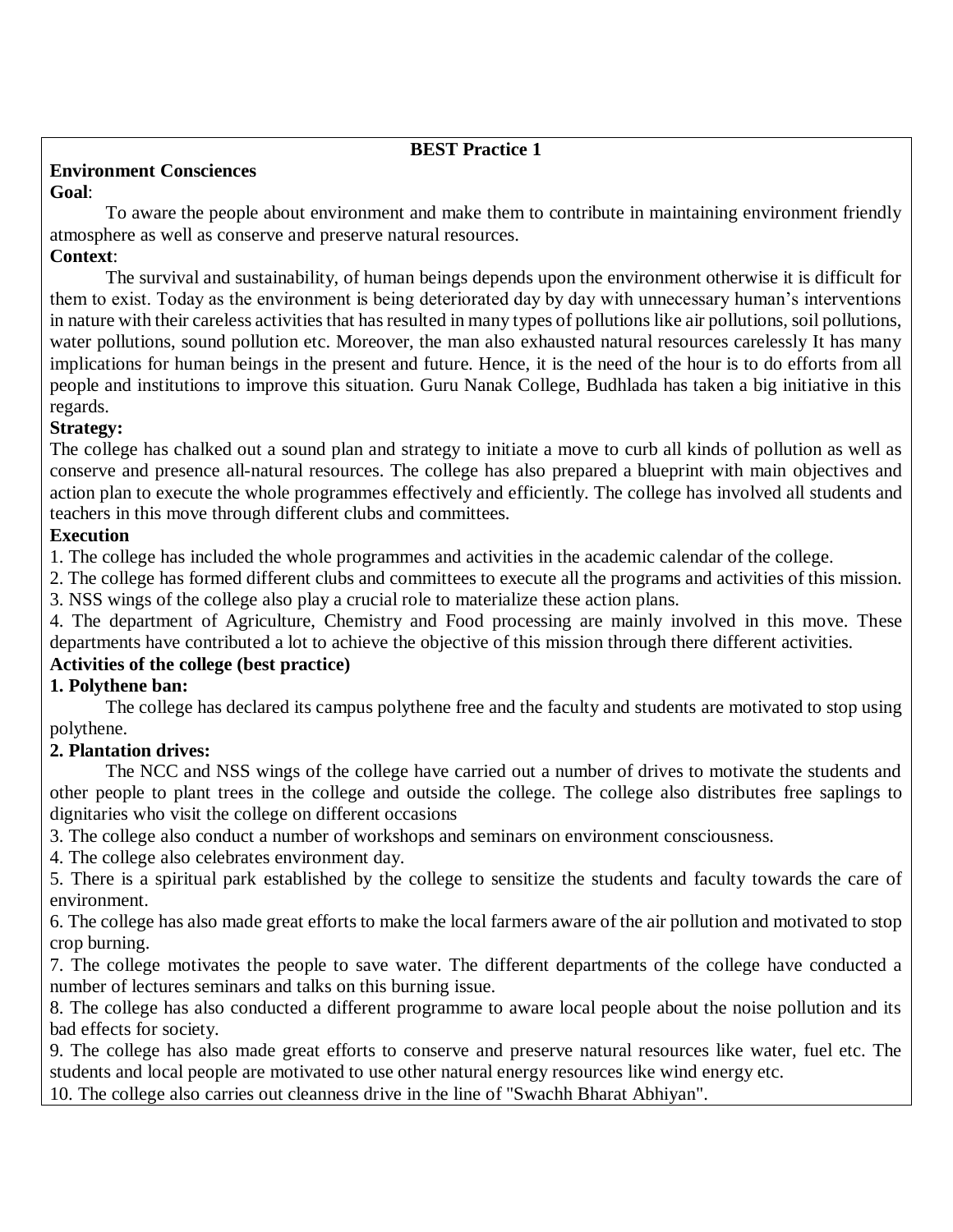11. The department of agriculture has also produced vermi compose manure for the use of the local farmers. The department of Agriculture has also motivated the farmers to use only organic manure and avoid chemical manure. 12. The department of Agriculture also motivates people to adopt organic farming. It also conducts organic farming using organic manure and avoiding chemical fertilizers.

13. The department of Chemistry has also played a crucial role to make the people aware of the harmful effects of pesticides and motivate them to avoid chemical pesticides and fertilizers.

### **Success**

It has been a great success to make the society conscious about the environment and involve the people to conserve and preserve natural resources. The students and staff members have been very much involved in this drive to aware the local people regarding this moment. The most of the staff members of the college have started using cycles and avoid cars and motorcycles. The local people have become very much conscious about environment. They have decreased using chemical pesticides and fertilizers and started using the organic manure like vermi compose.

They have been also conscious about the scarcity water and have started saving water. They have been educated enough to find new alternatives of chemical pesticides to save the coming generations from their harmful effects.

### Environment Conscious:

NCC and NSS wings of the college always motivated the students and faculty members to show consciousness about environment. These cells perform their work actively and efficiently.

The following activities are made by these cells.

- 1. A five days' workshop was organized by B.Sc Agriculture for processing and preservation of food techniques like drying, refrigeration, and fermentation. In this workshop student learnt about the preservation and implementation of modern techniques for food utilization in future.
- 2. To aware the farmers and students of the Science department about agriculture farming techniques of organic farming, Ten days workshop was conducted by "kanvas Traders Sangrur".
- 3. An Educational tour to Pushpa Gujral Science city jalandhar was arranged by many departments of the college.
- 4. To aware the students about depleting the ozone layer and its hazards, Ozone day was celebrated in college. On this day, various lectures for the safety of ozone layer were conducted by faculty members.
- 5. An exhibition was conducted on Diwali Occasion by the Department of Fashion Technology. The theme of this exhibition was Celebrate Pollution Free Diwali called Green Diwali. In this exhibition students made models, charts, divas, decorated candle etc. from waste materials to give a message to community to celebrate green Diwali.
- 6. Polythene ban:

The college has declared its campus polythene free and the faculty and students were motivated to stop using polythene.

- 7. To motivate the students and other people to plant trees in the college and outside. The college also distributes free saplings to dignitaries who visit the college on different occasions.
- 8. Every Department of the college also celebrates environment day.
- 9. There is a spiritual park established by the college to sensitize the students and faculty towards the care of environment.
- 10. The department of agriculture also produces vermi compose manure for the use of the local farmers. The department of Agriculture also motivates the farmers to use only organic manure and avoid chemical manure.

Energy saving